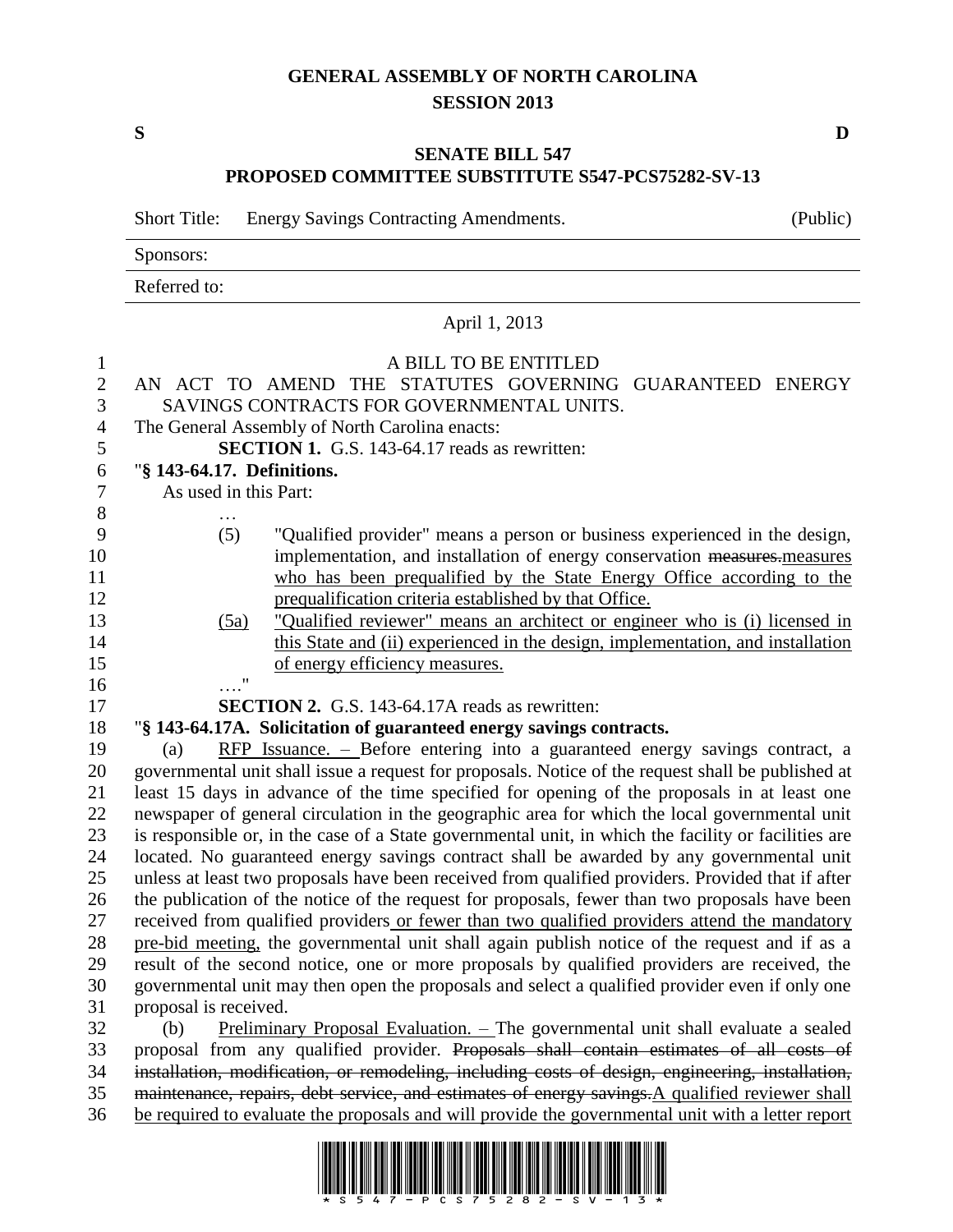## **General Assembly Of North Carolina Session 2013**

 containing both qualitative and quantitative evaluation of the proposals. The report may include a recommendation for selection, but the governmental unit is not obligated to follow it.

 (c) Receipt of Proposals for Unit of Local Government. – In the case of a local governmental unit, proposals received pursuant to this section shall be opened by a member or an employee of the governing body of the local governmental unit at a public opening at which the contents of the proposals shall be announced and recorded in the minutes of the governing body. Proposals shall be evaluated for the local governmental unit by a licensed architect or engineer a qualified reviewer on the basis of:

(1) The information required in subsection (b) of this section; and

(2) The criteria stated in the request for proposals.

 The local governmental unit may require a qualified provider to include in calculating the cost of a proposal for a guaranteed energy savings contract any reasonable fee payable by the local governmental unit for the evaluation of the proposal by a licensed architect or professional 14 engineer qualified reviewer not employed as a member of the staff of the local governmental unit or the qualified provider.

 (c1) Receipt of Proposals for Unit of State Government. – In the case of a State governmental unit, proposals received pursuant to this section shall be opened by a member or an employee of the State governmental unit at a public opening and the contents of the proposals shall be announced at this opening. Proposals shall be evaluated for the State 20 governmental unit by a licensed architect or engineerby a qualified reviewer who is either privately retained, employed with the Department of Administration, or employed as a member of the staff of the State governmental unit. The proposal shall be evaluated on the basis of the information and report required in subsection (b) of this section and the criteria stated in the request for proposals.

 The State governmental unit shall require a qualified provider to include in calculating the cost of a proposal for a guaranteed energy savings contract any reasonable fee payable by the 27 State governmental unit for evaluation of the proposal by a licensed architect or professional 28 engineerby a qualified reviewer not employed as a member of the staff of the State governmental unit or the qualified provider. The Department of Administration may charge the State governmental unit a reasonable fee for the evaluation of the proposal if the Department's services are used for the evaluation and the cost paid by the State governmental unit to the Department of Administration shall be calculated in the cost of the proposal under this subsection.

 (d) Criteria for Selection of Provider. – The governmental unit shall select the qualified provider that it determines to best meet the needs of the governmental unit by evaluating all of the following:following and following the procedures set forth in subsection (d1) of this section:

- (1) Prices offered.
- (2) Proposed costs of construction, financing, maintenance, and training.
- (3) Quality of the products and energy conservation measures proposed.
- 41 (4) Amount of energy savings.
- (5) General reputation and performance capabilities of the qualified providers.
- (6) Substantial conformity with the specifications and other conditions set forth in the request for proposals.
- 
- (7) Time specified in the proposals for the performance of the contract.
- (8) Any other factors the governmental unit deems necessary, which factors shall be made a matter of record.

 (d1) Process for Selection of Provider. – The governmental unit shall select a short list of finalists on the basis of its rankings of the written proposals under the criteria set forth in

subsection (d) of this section as well as references from past clients. The governmental unit

- 
- shall have the highest ranked qualified provider prepare a cost-savings analysis for the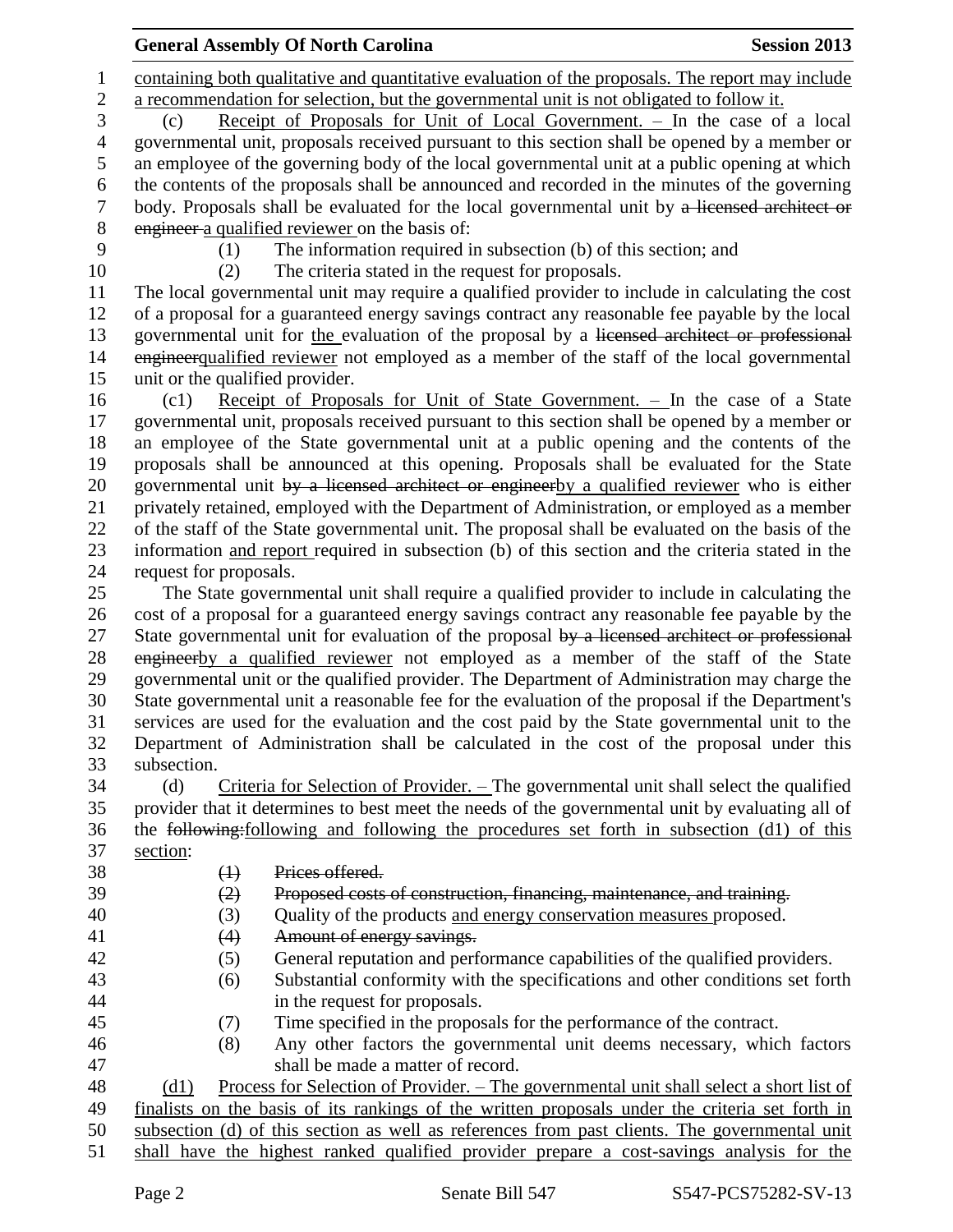#### **General Assembly Of North Carolina Session 2013**

 proposed contract showing at a minimum a comparison of the total estimated project savings to the total estimated project costs for the proposed term. If the governmental unit and the qualified provider cannot negotiate acceptable terms, pricing, and savings estimates, the governmental unit may terminate the process and begin negotiations with the second highest ranked qualified provider. The State Energy Office shall review the selected qualified provider's proposal, cost-benefit analysis, and other relevant documents prior to the governmental unit announcing the award. (e) Nothing in this section shall limit the authority of governmental units as set forth in Article 3D of this Chapter." **SECTION 3.** G.S. 143-64.17B reads as rewritten: "**§ 143-64.17B. Guaranteed energy savings contracts.** … (c) A qualified provider entering into a guaranteed energy savings contract under this Part shall provide security to the governmental unit in the form acceptable to the Office of the State Treasurer and in an amount equal to one hundred percent (100%) of the total cost guaranteed savings for the term of the guaranteed energy savings contract to assure the provider's faithful performance. Any bonds required by this subsection shall be subject to the provisions of Article 3 of Chapter 44A of the General Statutes. If the savings resulting from a guaranteed energy savings contract are not as great as projected under the contract and all required shortfall payments to the governmental unit have not been made, the governmental unit may terminate the contract without incurring any additional obligation to the qualified provider. … 24 (g) In the case of a State governmental unit,  $aA$  qualified provider shall provide an annual reconciliation statement based upon the results of the measurement and verification review. The statement shall disclose any shortfalls or surplus between guaranteed energy and operational savings specified in the guaranteed energy savings contract and actual, not 28 stipulated, energy and operational savings incurred during a given guarantee year. Any guaranteed energy and operational savings shall be determined by using one of the measurement and verification methodologies listed in the United States Department of Energy's Measurement and Verification Guidelines for Energy Savings Performance Contracting, the International Performance Measurement and Verification Protocol (IPMVP) maintained by the Efficiency Valuation Organization, or Guideline 14-2002 of the American Society of Heating, Refrigerating, and Air-Conditioning Engineers. If due to existing data limitations or the nonconformance of specific project characteristics, none of the three methodologies listed in this subsection is sufficient for measuring guaranteed savings, the qualified provider shall develop an alternate method that is compatible with one of the three methodologies and mutually agreeable to the governmental unit. The guarantee year shall consist of a 12-month term commencing from the time that the energy conservation measures become fully 40 operational. A qualified provider shall pay the State-governmental unit or its assignee any shortfall in the guaranteed energy and operational savings after the total year savings have been determined. A In the case of a governmental unit, a surplus in any one year shall not be carried forward or applied to a shortfall in any other year." **SECTION 4.(a)** G.S. 143-64.17L and G.S. 143-64.17M are repealed. **SECTION 4.(b)** G.S. 143-64.17F(b) reads as rewritten:

 "(b) The Department of Administration, in consultation with the Department of Commerce through the State Energy Office, shall adopt rules for: (i) agency evaluation of guaranteed energy savings contracts; (ii) establishing time periods for consideration of guaranteed energy savings contracts by the Office of State Budget and Management, the Office of the State Treasurer, and the Council of State, and (iii) setting measurements and verification criteria, including review, audit, and precertification. Prior to adopting any rules pursuant to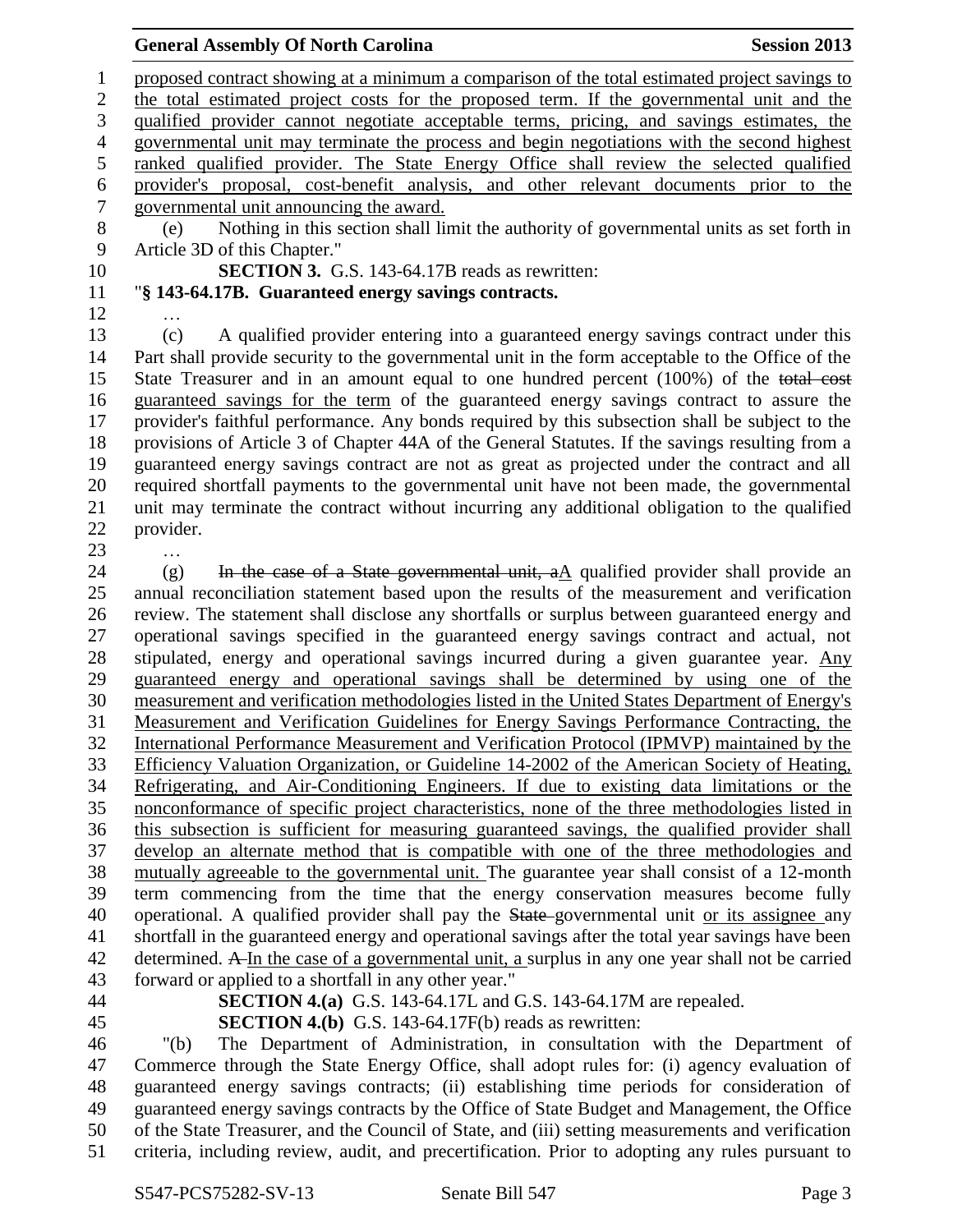#### **General Assembly Of North Carolina Session 2013**

this section, the Department shall consult with and obtain approval of those rules from the State

2 Treasurer. The rules adopted pursuant to this subsection shall not apply to energy conservation measures implemented pursuant to G.S. 143-64.17L."

**SECTION 4.(c)** G.S. 143-64.17H reads as rewritten:

 "**§ 143-64.17H. Report on guaranteed energy savings contracts entered into by State governmental units.**

A State governmental unit that enters into a guaranteed energy savings contract or implements an energy conservation measure pursuant to G.S. 143-64.17L must report either (i) the contract and the terms of the contract or (ii) the implementation of the measure to the State Energy Office of the Department of Commerce within 30 days of the date the contract is entered into or the measure is implemented. In addition, within 60 days after each annual anniversary date of a guaranteed energy savings contract, the State governmental unit must report the status of the contract to the State Energy Office, including any details required by the State Energy Office. The State Energy Office shall compile the information for each fiscal year and report it to the Joint Legislative Commission on Governmental Operations and to the Local Government Commission annually by December 1. In compiling the information, the State Energy Office shall include information on the energy savings expected to be realized from a contract or implementation and shall evaluate whether expected savings have in fact been realized."

**SECTION 4.(d)** G.S. 142-63 reads as rewritten:

"**§ 142-63. Authorization of financing contract.**

 Subject to the terms and conditions set forth in this Article, (i) a State governmental unit that is implementing an energy conservation measure pursuant to G.S. 143-64.17L and financing it pursuant to this Article, (ii) a State governmental unit that has solicited a guaranteed energy conservation measure pursuant to G.S. 143-64.17A or G.S. 143-64.17B, or (iii) the State Treasurer, as designated by the Council of State, is authorized to execute and 27 deliver, for and on behalf of the State of North Carolina, a financing contract to finance the costs of the energy conservation measure. The aggregate outstanding amount payable by the State under financing contracts entered pursuant to this Article shall not exceed five hundred million dollars (\$500,000,000) at any one time.

 Subject to the terms and conditions set forth in this Article, a State governmental unit that has solicited a guaranteed energy conservation measure pursuant to G.S. 143-64.17A or G.S. 143-64.17B or the State Treasurer, as designated by the Council of State, is authorized to execute and deliver, for and on behalf of the State of North Carolina, a financing contract to finance the costs of the energy conservation measure. The aggregate outstanding amount payable by the State under financing contracts entered pursuant to this Article shall not exceed five hundred million dollars (\$500,000,000) at any one time."

**SECTION 4.(e)** G.S. 142-64 reads as rewritten:

# "**§ 142-64. Procedure for incurrence or issuance of financing contract.**

 (a) When a State governmental unit (i) is implementing an energy conservation 41 measure pursuant to G.S. 143-64.17L and financing it pursuant to this Article or (ii) has solicited a guaranteed energy conservation measure, the State governmental unit shall request that the State Treasurer approve the State governmental unit's entering into a financing contract to finance the cost of the energy conservation measure. In connection with the request, the State governmental unit shall provide to the State Treasurer any information the State Treasurer requests in order to evaluate the request. In the event that the State Treasurer determines that financing efficiencies will be realized through the combining of financing contracts, then the State Treasurer is authorized to execute and deliver, for and on behalf of the State of North Carolina, subject to the terms and conditions set forth in this Article, a financing contract for the purpose of financing the cost of the multiple energy conservation measures.

…."